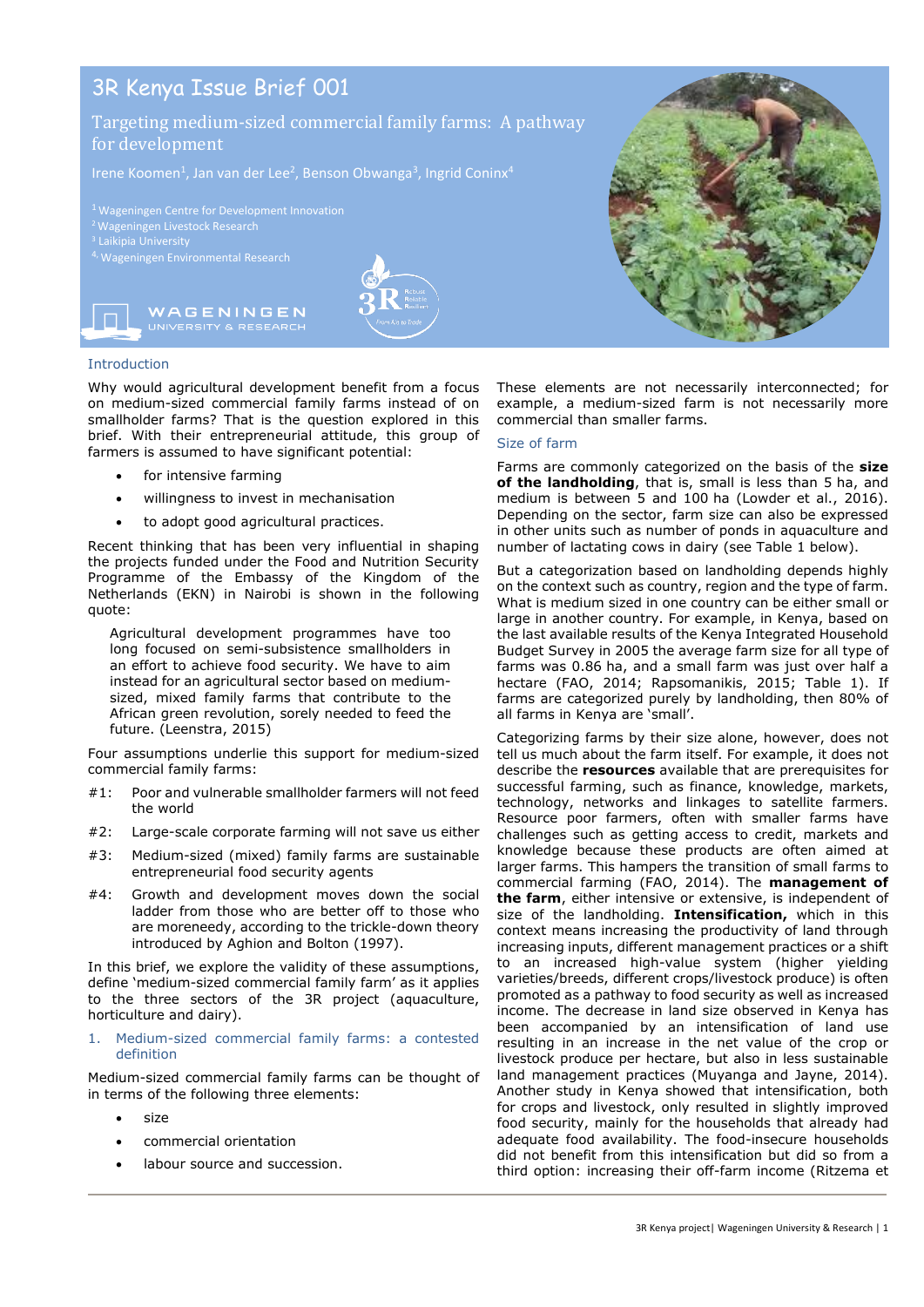al., 2017). Sustainable intensification might be beneficial for smallholder farmers in some instances; however, for many smallholders, adopting technologies with uncertain outcomes equates to high risks and leads to only a marginal rate of return on investment (Verkaart, 2018).

Farm size can also be defined according to the amount of cropland required to earn **a living income** (SDG1). This substantially increases the required land. For example, in maize-based farming systems in Nyando, the average farm size is 1.5 ha; with current yields (all crops grown) this needs to increase to 3 ha for farmers to earn enough income to reach the poverty line (\$1.90/pp/day) and 8 ha for them to earn a living income (Marinus et al., unpub.; Giller et al., 2017). Even under an optimistic intensification scenario, based on current farm activities this would require 2 and 5 ha respectively. Given that the current trend is for farm sizes to decrease, most farmers will be unable to achieve this.

In most emerging economies (or low and middle-income countries) the number of medium-sized farms is increasing, but in Kenya, as mentioned above, landholding sizes are decreasing due to an increase in the rural population (Muyanga and Jayne, 2014; Jayne et al., 2016). However, observations by the 3R team indicate that the number of medium-sized farms is increasing for the horticulture, dairy and aquaculture sectors. This is most likely due to the potential commercial nature of these sectors compared to, for instance, farms focusing on staple crops such as maize.

**Table 1**. Farm size and number of holdings in Kenya in 2005

|                              | <b>Smaller</b><br>farm | <b>Other</b><br>farm <sup>1</sup> | <b>Nationally</b> |
|------------------------------|------------------------|-----------------------------------|-------------------|
| Average farm size<br>'ha)    | 0.53                   | 2.25                              | 0.86              |
| Minimum<br>farm<br>size (ha) | 0.04                   | 1.25                              | 0.04              |
| Maximum<br>farm<br>size (ha) | 1.21                   | 8.9                               | 8.9 <sup>2</sup>  |
| Total number of<br>holdings  | 3,615,094              | 854,400                           | 4,469,494         |

<sup>1</sup> The farm size used here is determined by ordering farms from smallest to largest and choosing the farm size in the middle as the threshold to identify smallholders and other farmers. This means that half of the total land is cultivated by smallholders, and the other half by other farmers.

 $2$  The maximum farm size of 8.9 ha must be an anomaly of the sample, since there are farms much larger than this in Kenya.

## Source: FAO (2014)

#### Commercial orientation

Commercial farming is in general accepted to encompass when a farm produces crops and livestock for sale, with the intention of making a profit. . Under this definition, few farms in Kenya qualify as purely commercial farms. Most farms are 'mixed', whereby production has multiple purposes and markets; farmers use some of their produce for their own food security and sell the surplus either locally or for export (the latter specifically for perennials and horticulture produce). It is often the ability of the farmer that determines whether a farm becomes commercial; sound management practices are important, but entrepreneurship is the key to making a business out of farming.

The box below illustrates an EKN-funded project that targets mainly medium-sized farmers, with some degree of commercial enterprise.

An increasing trend in commercial farming in Kenya is the rise of the domestic investor farmer, also referred to as 'telephone farmer', that is, farmers who live and work in an urban setting but manage their rural farms using telephone and internet technologies (Leenstra, 2014; see box on the

The **Unlocking Agriculture Potential through Medium Sized Farms in Kenya** project, run by the Equity Group Foundation, targeted about 2000 medium-size farms of between 2 and 40 ha with the aim of increasing their production and income. Nearly all the farmers have mixed enterprises. One of the findings of the project was that the bulk of medium size farms lack access to affordable credit. Some of the barriers of access to sufficient loans include; some are intimidated by the collateral requirements, can only access a limited amount or find loans too expensive (EGF, 2017).http://equitygroupfoundation.com/our\_pillars\_program/aq ripreneurs/

Agricultural Entrepreneurship Incubator Project). In Kenya, urban households own 32% of the medium-sized farms (Jayne et al., 2016). Land is often purchased through money earned from non-farming activities. The consequences of this trend are that investor farmers use

**Agricultural Entrepreneurship Incubator Project** – The goal of the project, implemented by Latia Resource Center and also known as the 'telephone farmers' project, is 'to develop a business incubation model to be used in unlocking the potential of small and medium-sized commercial farms who in Africa have a huge potential to revolutionize agriculture'. The targets are the agripreneurs agripreneurs who own farms but who do not farm them themselves. Lessons from the project are that it is difficult to turn around an SME because of family dynamics around investments that pay for incubator services; that medium size (2–4 ha) landholdings and relatively younger investors have more potential; and that paying for services makes people more likely to take up the advice given (pers. comm. Kilelu,C., & Opola, F. unpub.) [http://www.latiaagribusinesssolutions.com](http://www.latiaagribusinesssolutions.com/)

increased inputs and mechanisation for more intensive and efficient farming. However, this demand results in land scarcity and therefore higher land prices for rural households, and shifting governance structures.

## Labour source and succession

Two aspects of the family farm, labour and succession, are the main criteria defining a family farm independent of farm size and level of intensification (van Vliet et al., 2015). On a family farm, most agricultural work is done by the family (FAO, 2014). The majority of farms in Kenya can be classified as family farms; however, many farms hire outside labour for all or part of the year. The aspect of inheritance generally causes a decline in the size of the landholding as farms are split between children; this is the case in Kenya (Muyanga and Jayne, 2014).

The distinction between a family farm and other farms does not give any indication of a farm's economic success or environmental sustainability. Access to resources and offfarm employment are the most important factors for an economically viable farm (van Vliet et al., 2015).

## Rural worlds and trickle down

An alternative way of looking at rural communities is the classification based on 'rural worlds' as introduced by the OECD (OECD DAC, 2010).

Rural World 1: large-scale commercial agricultural households and enterprises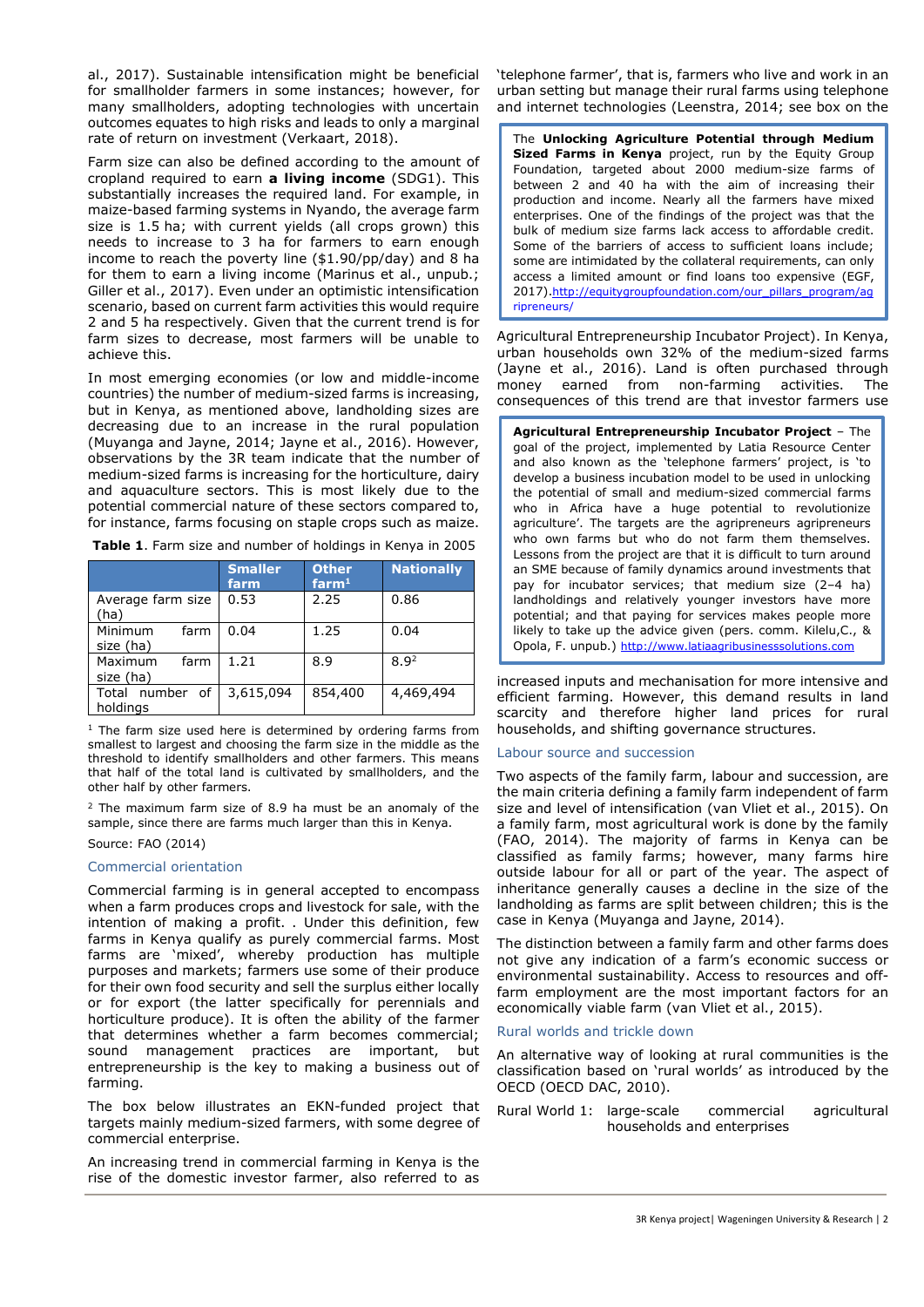- Rural World 2: traditional landholders and enterprises, not internationally competitive
- Rural World 3: subsistence agricultural households and microenterprises
- Rural World 4: landless rural households and microenterprises
- Rural World 5: chronically poor rural households, many no longer economically active.

Over 80% of households are only minimally connected to markets (RW5, RW4, RW3); 15% do have some market linkages (RW2), and about 5% can be classified as commercial farmers (RW1). In the ideal situation, households 'step up' this ladder of rural worlds; however, many are 'hanging in', and some are 'stepping out' (Dorward, 2009). The trickle-down theory is often given as an explanation of how people can move up to higher rural world levels (Figure 1).



**Figure 1**. Participation of types of farmers in markets (source: Seville et al., 2011)

#### 2. Medium-sized commercial family farms in three sectors in Kenya

In this section, we describe what types of farms can be distinguished in the aquaculture, dairy and horticulture sectors, on which the 3R project focuses. Each sector classifies farm sizes using different units. We summarise these specifications based on specific studies in 3R, complemented by available studies from other projects (see Table 2). In aquaculture and dairy, the size and

**Table 2**. Farm types in aquaculture, dairy and horticulture in Kenya

commercial orientation of the feed manufacturers is

The **Kenya Market-Led Aquaculture Project** (KMAP) aims to contribute to a vibrant aquaculture industry that generates sustainable incomes, food security, and employment. The target group of this project, managed by Farm Africa, are interested medium- to large-scale fish farmers, hatcheries and fish feed producers who own at least three active ponds and have resources available to invest. The baseline survey of 221 enterprises showed that the average area for the ponds is around  $1,850$  m<sup>2</sup>, with most farmers owning  $3-6$  ponds. Those farms with cumulative pond size less than 1,200 m<sup>2</sup> were classified as small farms, those between 1,201 and 3,000 m<sup>2</sup> as medium sized, and the large farms had cumulative pond sizes greater than  $3,000$  m<sup>2</sup>. More than half the farmers were classified as small scale, just under 30% as medium scale and the remainder were large scale. [\(https://www.farmafrica.org/kenya/fish-farming-in-Kenya](https://www.farmafrica.org/kenya/fish-farming-in-Kenya) )

important, as well as the size of farm production.

#### Aquaculture sector

The stocking density and quality of fingerlings and feed dictate whether farming will be small scale, medium scale or large scale. Most smallholder fish farming in Kenya uses  $200 - 500$  m<sup>2</sup> (0.02-0.05 ha) fishponds with a stocking density of  $2-3$  fish/m<sup>2</sup> (sometimes up to 5 fish/m<sup>2</sup>). However, it has been established that fish farming only becomes economical if fish are raised in 600 m<sup>2</sup> fishponds (especially when using borrowed cash/credit) (Obwanga et al., 2017).

The number of entrepreneurs at the production side of the supply chain has increased, as has production: there were 7,800 entrepreneurs in 2007 and around 20,000 in 2011; Kenyan aquaculture production has increased from 4,252 MT in 2007 to 23,501 MT by 2013 (Obwanga et al., 2017). However, since 2011 the number of entrepreneurs has stabilized due to, for example, reduction of subsidies. Initiatives like the Economic Stimulus Package point to a need for a mindset shift towards medium scale, which incorporates embracing technology in production and use of quality feed and seed. Also, there are limited entrepreneurial, management and applied knowledge and skills, which are needed to sustain aquaculture in the long term. This is limiting potential for the sector to grow a robust supply chain.

| Type of                      | <b>Table 2.</b> Tallii types in aquacaitare, aally and norticaltare in Kerrya<br>Aquaculture <sup>1</sup> |                                       | Dairy <sup>2</sup>             |                                  | Horticulture <sup>3</sup> | <b>Focus of the farm</b>                                                                                                                                                                                   |
|------------------------------|-----------------------------------------------------------------------------------------------------------|---------------------------------------|--------------------------------|----------------------------------|---------------------------|------------------------------------------------------------------------------------------------------------------------------------------------------------------------------------------------------------|
| farm                         | $#$ units<br>(ponds)                                                                                      | <b>Production</b><br>(avg<br>tonnage) | # lactating<br>$\text{rows}^4$ | <b>Production</b><br>$(L day-1)$ | Size of<br>landholding    |                                                                                                                                                                                                            |
| <b>Mainly</b><br>subsistence | $\mathbf{1}$                                                                                              | 10 t                                  | $1 - 2$ cross<br>breeds        | $5 - 10$                         | home garden               | Mainly household consumption, but at<br>times all produce is sold to generate the<br>necessary cash; mixed farms                                                                                           |
| <b>Smallholder</b>           | $2 - 10$                                                                                                  | 50t                                   | $3 - 15$                       | $10 - 30$                        | n.a. <sup>5</sup>         | Typically a family-run farm with low to<br>moderate input levels and limited<br>external labour                                                                                                            |
| <b>Medium</b>                | $10 - 20$                                                                                                 | 100t                                  | $15 - 40$                      | $30 - 500$                       | n.a.                      | Either family or commercially run, with<br>moderate to high input and<br>management levels and some external<br>labour                                                                                     |
| Large                        | >20                                                                                                       | 500 t                                 | $40+$                          | $300+$                           | n.a.                      | A farm mainly producing for the<br>(export) market with multiple units; a<br>high level of management and inputs<br>and possibly also mechanisation; an<br>external labour force and financial<br>planning |

<sup>1</sup> Information based on Golder et al. (2016) and input from Peter van der Heiden and Benson Obwanga

2 Information based on Rademaker et al. (2016), input from Jan van der Lee

<sup>3</sup> Information based on Gema et al. (2018) and input from Joyce Gema

<sup>4</sup> The landholding of a dairy farm is on average 1 acre per lactating cow

<sup>5</sup>n.a. – not applicable – horticulture is a very diverse sector; depending on the crop and the growing system, what qualifies as small, medium and large change.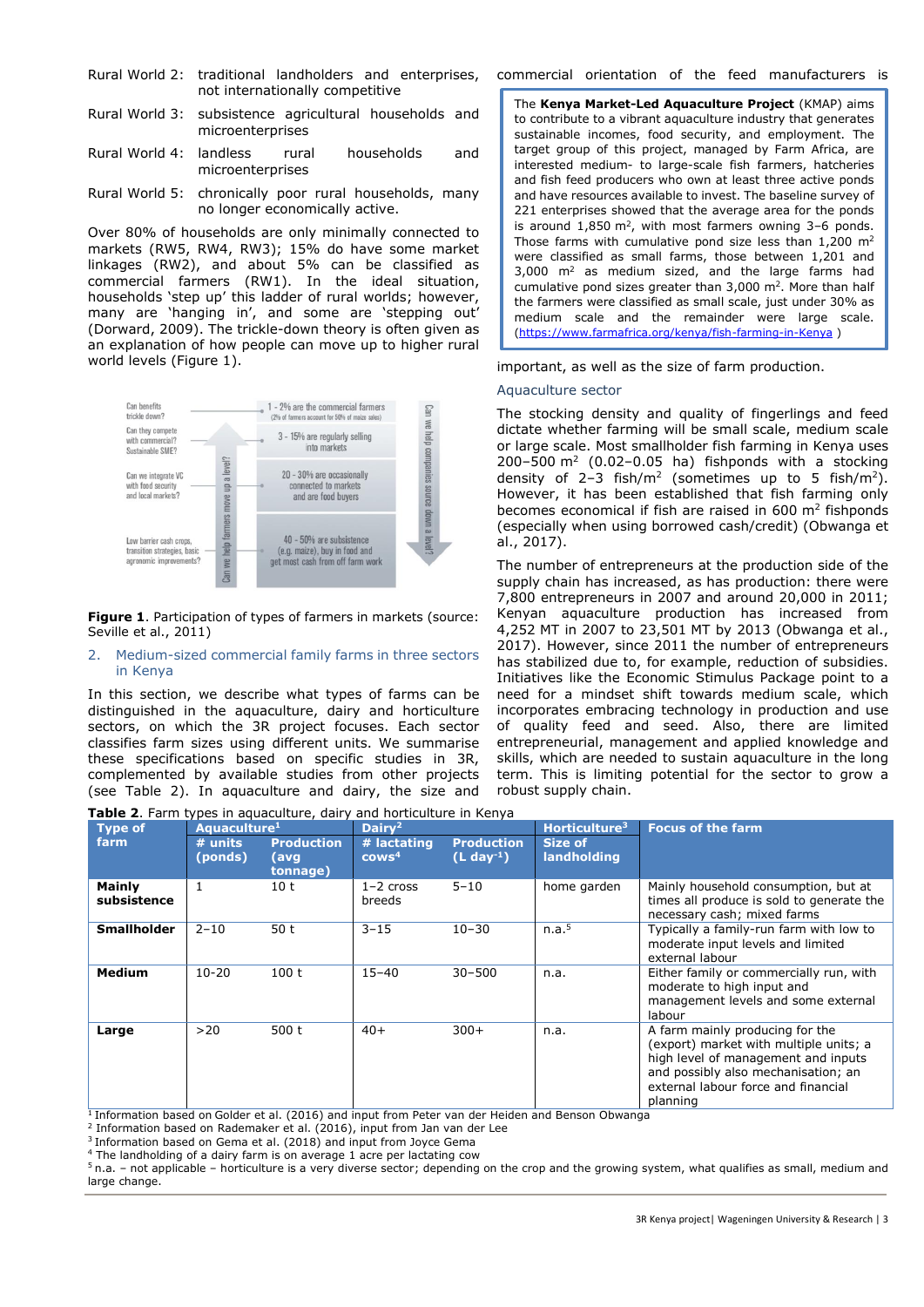A shift towards medium-sized production in aquaculture should shift the mindset from one where farmers rely on subsidies, which has characterised the Kenyan aquaculture sector, to one where farmers access credit to invest in their ventures, which ensures commitment to production and therefore profits from fish farming, as is the focus in the Kenya Market-Led Aquaculture Project (see box).

## Dairy sector

For the dairy sector, the number of lactating cows and the amount of land are the determinants of farm size. In the Kenyan highlands, on average one lactating cow equates to one acre of farm land, of which part is devoted to grazing or fodder crops. Dairy production in Kenya is done by a mix of small-, medium- and largesized farms (current numbers not known). Medium- and large-sized farms often sell and deliver milk directly to the market (processors, end consumers) and are usually not part of the smallholder dairy value chain, which is anchored around dairy farmers cooperative societies. KMDP (see box below) supports this segment of farmers because of their growth potential and importance for spurring sector transformation (Ettema, 2015). This

The **Kenya Market-led Dairy Project** (KMDP) contributes to 'the development of a vibrant and competitive private sector–driven dairy sector in Kenya, with beneficiaries across the value chain'. The main target group is smallholder dairy farmers; however, KMDP realized that sector transformation also requires support to commercial (either medium-scale or investor) farmers and fodder producers (Ettema, 2015).

involves supporting the transitioning of the sector from (mixed) smallholder dairy farming to medium-scale dairy farms. Some have evolved out of entrepreneurial smallholdings, with dairy as the core business. These emerging farmers usually have resources (inherited land, capital from business or employment) and are willing to invest in expansion and improvement (e.g. breeds, cow housing, training of farm managers, onfarm (mechanized) fodder production and preservation, and feed rationing). They can fast track the development of a professional dairy support infrastructure that – once in place – will also benefit the smallholder supply chain. Through their networks, these farmers can also push for

policy reforms that will benefit the dairy sector as a whole. By increasing their use of external inputs and services, entrepreneurial dairy farmers create demand these kinds of support infrastructure, which offers new employment and business opportunities for youth. Development of support infrastructure is an important focus of sector development, as is improving the reliability of output markets through stronger contracting between farmers, suppliers and processors; more efficient collection networks; and milk quality assurance systems.

**HortIMPACT** aims to achieve 'entrepreneurial capacities and performance of small and medium-sized farmers and companies [that are] enhanced for improved market access to domestic and international markets'. The midterm review suggests that more attention should be given to gender and youth (Motz & Assefa, 2017).

## Horticulture sector

In horticulture, the value of crops grown and the investment in infrastructure (e.g. irrigation, greenhouses, pack houses, cold storage) and technology are important determinant factors of whether a farm is commercial or not. The majority of horticulture producers, apart from those mainly growing for household consumption, are in one way or the other commercial farmers. Landholding is not the determiner of success in cultivation of high value horticulture products; rather, the level of intensification and entrepreneurial skills determine the success of a farm. Five ha of land can be sufficient for a vibrant commercial (export) herb farm, while a pineapple farm needs ten times this land. Other examples of high value products include pepper, herbs and spices, Asian vegetables, green beans and peas, Chinese vegetables and some forms of covered horticulture (see Matui et al., 2016).

A survey carried out among approximately 2,000 vegetable farmers (Gema et al., 2018) showed that average landholding was only marginally larger for those who are GlobalGAP certified compared to those who are not (Figure 2). Having GlobalGAP certification is an indication of commercialization, since farmers only seek certification if they can enter the export value chain.



**Figure 3**. Landholding in hectare for GlobalGap Certified and non-certified vegetable farmers. (Source: Gema et al.(2018)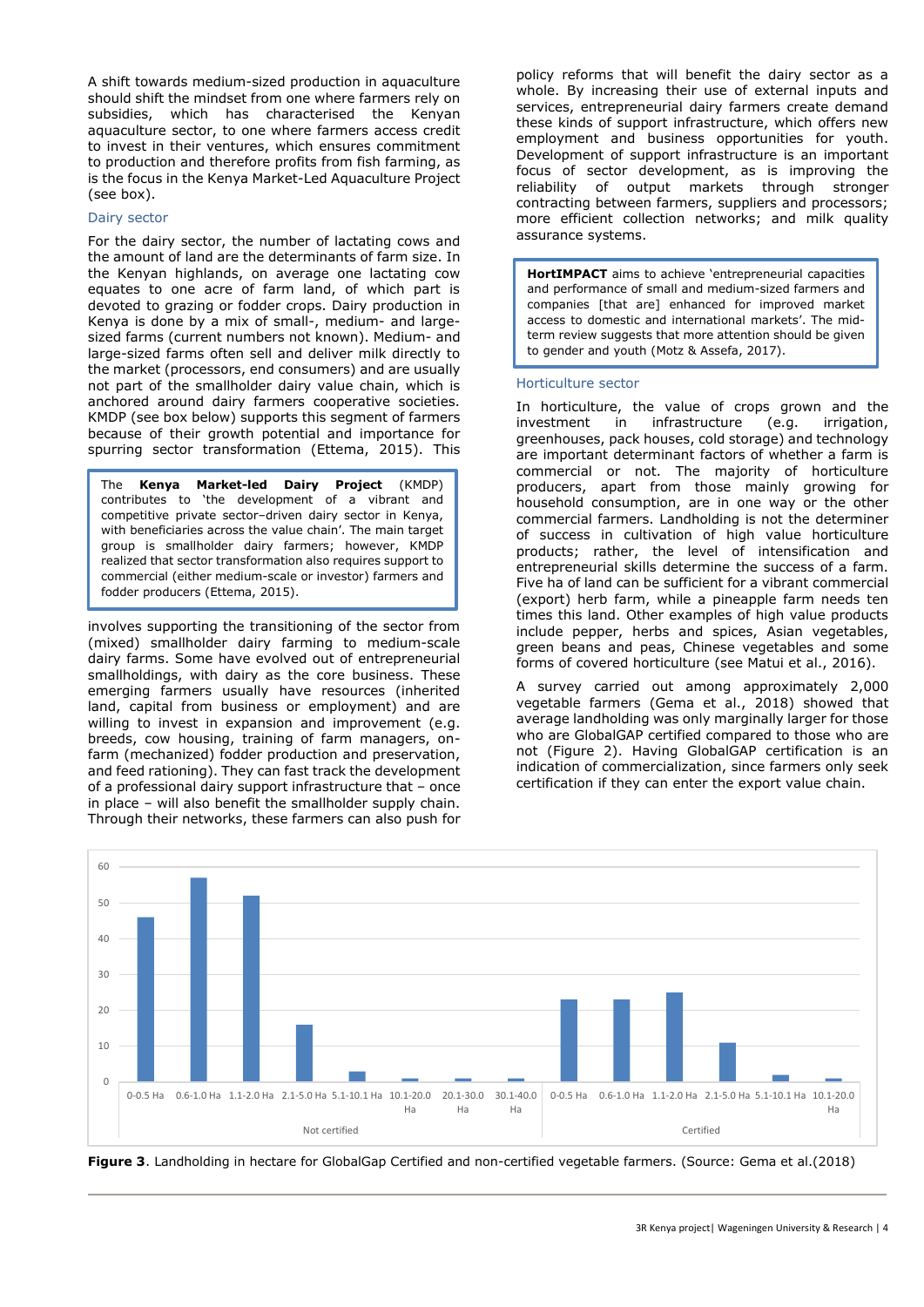## 3. The potential of medium-sized commercial family farms as the main target of the new Multi-Annual Country Strategy

Dutch policy aims to strengthen trade relations with Kenya, so the Dutch government currently supports sector development and growth. It seems that the potential for growth is strongest in the emerging, entrepreneurial, small- and medium-sized farms. From this exploration of the aquaculture, dairy and horticulture sectors, we conclude that whether a farm is a commercial enterprise or not is determined by neither the size of landholding nor whether it is a family farm or not. Rather, a farm has the potential to become a commercial enterprise if its economic size is such that it will generate a living income. The farmer's business acumen, access to resources including affordable credit, and market linkages are important considerations.

Kenyan farmers are, however, still predominantly smallholder famers. Often, most of their income is generated through off-farm activities. Unless alternative livelihoods, such as on-farm job creation, opportunities for value addition of raw agricultural products, and offfarm employment are available for these farmers and their children (youth employment can be one way to minimize out-migration), they will not be able to earn a living income (Marinus et al., unpubl.) through farming alone. Many of these farmers are farming by default, not by choice. So the other question is: If policy only focuses on commercial farmers, what alternatives are there for subsistence and smallholder farmers? Evidence from multiple Agricultural Research for Development projects has shown that the trickle-down effect does not occur without affirmative action (Muñoz, 2009), such as counties actively introducing support and services for the farmers in their constituencies. Introducing smart subsidy programmes can be a way to support emerging smallholder farmers to become commercial farmers.

The Kenya Vision 2030 (GoK, 2015) aims to create an innovative, commercially oriented and modern agriculture, livestock and fisheries sector. The assumption is that this will happen mainly through better yields in key crops, increased smallholder specialization in the cash crop sector, utilization of a million hectares of farm land that is currently not being cultivated, and new cultivation of up to 1.2 million hectares of newly opened lands. However, the vision does not specifically address the question of how to commercialize agriculture and create employment in the farming sector through jobs in the input or processing and marketing sides.

A target group for policy programmes is much easier to delineate by farm size, which is measurable and is provided in all statistics. It's much harder to define the group of people who are serious about farming as a business and are willing to invest. Perhaps requiring coinvestments (in-kind, small contributions) from farmers participating in EKN-funded activities and projects could be a way of selecting those people over those who farm by default. However, the latter group still needs a future, an alternative livelihood. Attention needs to be paid to improving market access and off-farm income as a strategy, not just to increasing production (Frelat et al., 2016). Opening up opportunities for young (urban) entrepreneurs in farming, rather than through inheritance of a farm alone, should help to professionalise the three sectors. Investor farmers and their relatively large farms offer another opportunity for job creation.

In the absence of vigorous growth in off-farm employment opportunities, smallholder production systems are important for creating income and employment in rural communities and absorbing rural youth, whether farming is done as a livelihood strategy or as a fully commercial enterprise (Rademaker et al., 2016).

Policy recommendation from *Food for Thought* (IOB, 2017, p. 25)

"Use a differentiated targeting of farmers, anticipating agricultural transformation and rural transition. Some farmers may be helped by enabling them to transition to commercial farming (stepping up). For others it would be better to leave agriculture and to find off-farm employment (stepping out). In addition, policies should also acknowledge that for many others, subsistence farming remains their only livelihood option for the time being (hanging in). For the commerciallyoriented farmers, it is important for the focus to be on helping them to be assured of income, but for subsistence farmers, a stronger focus on nutrition will be important. By emphasising commercial agricultural development, the Netherlands tends to address mainly the stepping-up farmers, yet an inclusive policy for development in a broader sense also needs a strategy to address the farmers who are stepping out or hanging in."

## *3R Kenya Project*

The 3R Kenya (Resilient, Robust, Reliable: From Aid to Trade) project is a learning initiative supported under the Agriculture and Food and Nutrition Security (FNS) program of the Embassy of the Kingdom of the Netherlands. 3R Kenya seeks to assess evidence and lessons from FNS and other related programs that support competitive, marketled models in spurring agricultural development. It focuses on the aquaculture, dairy and horticulture sectors. 3R Kenya is running at a time when the Dutch government's bilateral relations in Kenya are transitioning from a focus on aid to trade to enhance the development of agrifood sectors. Through evidence generation and stakeholder dialogue, 3R seeks to contribute to an understanding of effective conditions for sustainable inclusive trade for transforming resilient, robust and reliable agrifood sectors.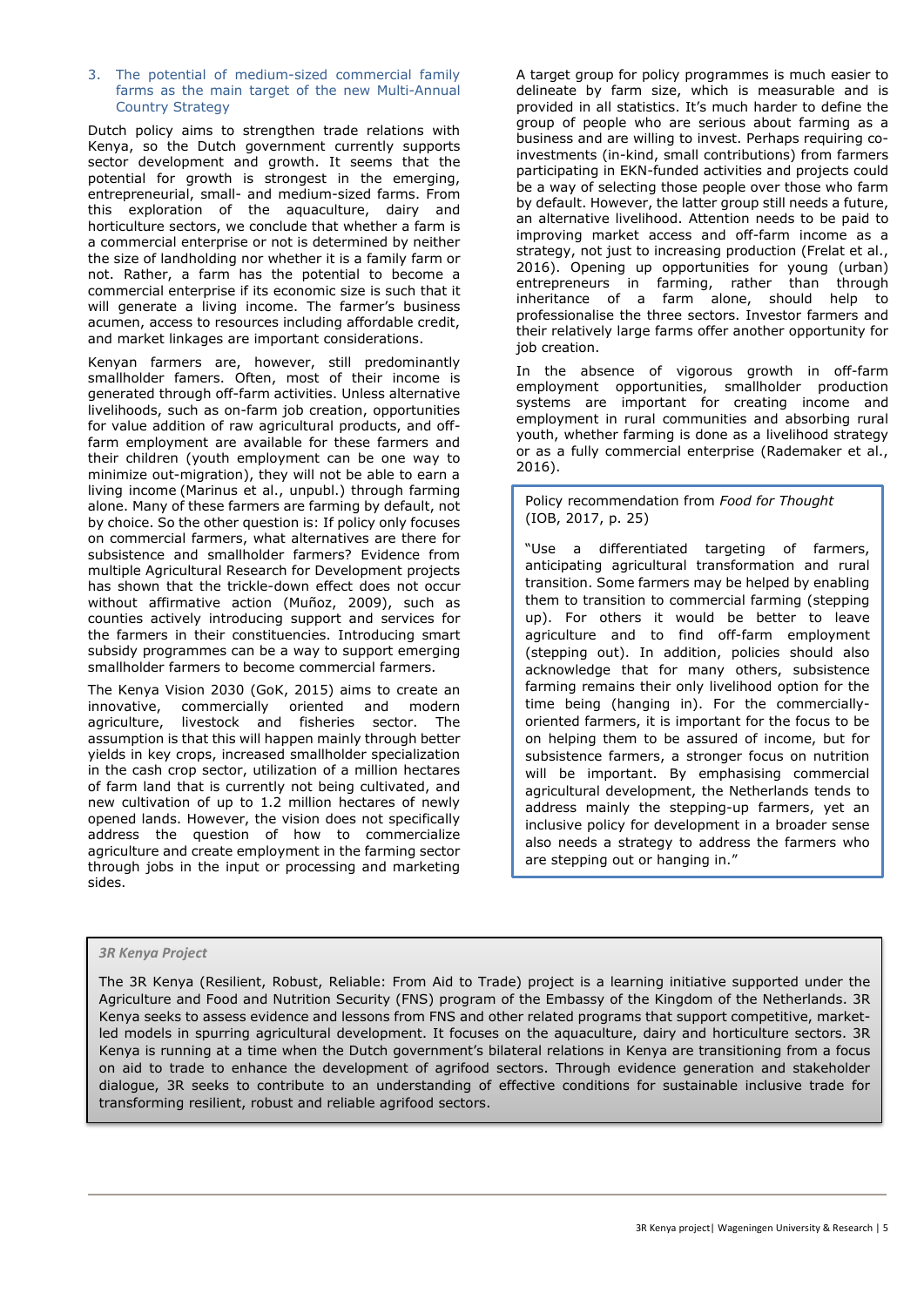#### References

Aghion, P., Bolton, P. 1997. A theory of trickle-down growth and development. *The Review of Economic Studies*, 64,151–172.

- Dorward, A. (2009). Integrating Contested Aspirations, Processes and Policy: Development as Hanging In, Stepping Up and Stepping Out, Development Policy Review, 27: 131-146
- EGF 2017. 2016 Annual Report Agriculture Entrepreneurship Accelerator. pp. 63, Nairobi.
- Ettema, F. 2015. Status report: Medium scale farmers (MSFs) and commercial fodder producers (CFPs) agenda (including PUM evaluation 2015). Leeuwarden.
- FAO—Food and Agriculture Organization of the United Nations. 2014. Family Farming Knowledge Platform. [http://www.fao.org/family](http://www.fao.org/family-farming/data-sources/dataportrait/country-details/en/?cnt=KEN)[farming/data-sources/dataportrait/country-details/en/?cnt=KEN.](http://www.fao.org/family-farming/data-sources/dataportrait/country-details/en/?cnt=KEN)
- Frelat, R., Lopez-Ridaura, S., Giller, K.E., Herrero, M., Douxchamps, S., Djurfeldt, A.A., Erenstein, O., Henderson, B., Kassie, M., Paul, B., Rigolot, C., Ritzema, R.S., Rodriguez, D., van Asten, P.J.A., van Wijk, M.T. 2016. Drivers of household food availability in sub-Saharan Africa based on big data from small farms. *Proceedings of the National Academy of Sciences*, 113, 458–463.
- Gema, J., Saavedra, Y., Keige, J., Koomen, I. (2018) A survey of food safety practices and perceptions in the vegetable sector in Kenya. Wageningen University & Research, 3R Kenya, Wageningen.
- Giller, K., Marinus, W., de Valença, A., Thuijsman, E., van de Ven, G., Descheemaeker, K., van Ittersum, M., Vanlauwe, B., Baijukya, F., van Wijk, M. 2017. The future of farming – who will produce our food? Presentation 3rd Global Food Security Conference, Cape Town. 2017.
- Golder Associates. 2016. Strategic Environmental Assessment and Environmental Management Plan KMAP. Nairobi report no. 1655589- 306435-1.
- IOB. 2017. Food for thought Review of Dutch food security policy 2012–2016. IOB Evaluation nr. 419. The Hague.
- Jayne, T.S., Chamberlin, J., Traub, L., Sitko, N., Muyanga, M., Yeboah, F.K., Anseeuw, W., Chapoto, A., Wineman, A., Nkonde, C., Kachule, R. 2016. Africa's changing farm size distribution patterns: the rise of medium-scale farms. *Agricultural Economics*, 47, 197–214.
- Leenstra, M. 2014. From suitcase farmers to telephone farmers Agriculture and diversified livelihoods among urban professionals. In Digging Deeper: Inside Africa's Agricultural, Food and Nutrition Dynamics. Eds. Akinyoade, A., Wijnand Klaver, W., Sebastiaan Soeters, S., Foeken, D. pp. 217–231.
- Leenstra, M. 2015. Medium-sized, mixed family farms to feed the future: A vision for farming in Africa. The Broker Blog. [http://www.thebrokeronline.eu/Blogs/Food-Security-blog/Medium-sized-mixed-family-farms-to-feed-the-future-A-vision-for](http://www.thebrokeronline.eu/Blogs/Food-Security-blog/Medium-sized-mixed-family-farms-to-feed-the-future-A-vision-for-farming-in-Africa)[farming-in-Africa.](http://www.thebrokeronline.eu/Blogs/Food-Security-blog/Medium-sized-mixed-family-farms-to-feed-the-future-A-vision-for-farming-in-Africa)
- Lowder, S.K., Skoet, J., Raney, T. 2016. The number, size, and distribution of farms, smallholder farms, and family farms worldwide. *World Development*, 87, 16–29.
- Marinus, W. unpub. Data on living income in Kenya and Tanzania. Wageningen University & Research.
- Matui, M.S., Saavedra Gonzalez, Y., Gema, J., Koomen, I. 2016. From aid to sustainable trade: driving competitive horticulture sector development. A quick scan of the horticulture sector. Wageningen Centre for Development Innovation, Wageningen University & Research. Report 3RKenya-16-03/CDI-16-045. Wageningen.
- Motz, M., Assefa, S. (2017) Mid-term review of the Kenya Market-led Horticulture Program (HortIMPACT) pp. 50 Fair & Sustainable Consulting
- Muñoz, L. (2009) How Do Agricultural Development Benefits Actually Spread: Is it the Trickle Down Effect or the Embudo Effect?, In: Environment and Society, Special Edition 372, January 8, ECOPORTAL, Buenos Aires, Argentina
- Muyanga, M., Jayne, T.S. 2014. Effects of rising rural population density on smallholder agriculture in Kenya. *Food Policy*, 48, 98–113.
- Obwanga, B., Kilelu, C., Bolman, B.C. (Eds.) (2016). From aid to sustainable trade: driving competitive aquaculture sector development. A quick scan of the aquaculture sector in Kenya. Wageningen University & Research, 3R, Kenya. Wageningen.
- OECD DAC—Organisation for Economic Co-operation and Development's Development Assistance Committee. 2010. Aid in support of empowerment. [www.oecd.org/dataoecd/7/55/38898309.pdf.](http://www.oecd.org/dataoecd/7/55/38898309.pdf)
- Rademaker, I.F., Koech., R.K., Jansen, A., van der Lee, J. 2015. Smallholder Dairy Value Chain Interventions; the Kenya Market-led Dairy Programme (KMDP) – Status Report. Wageningen Centre for Development Innovation, Wageningen University & Research. Report CDI-16-018. Wageningen.
- Rademaker, C.J., Bebe, B.O., van der Lee, J., Kilelu, C., Tonui, C. 2016. Sustainable growth of the Kenyan dairy sector; A quick scan of robustness, reliability and resilience. Wageningen Centre for Development Innovation, Wageningen University & Research. Report 3R Kenya/WLR 979. Wageningen.
- Rapsomanikis, R. 2015. The economic lives of smallholder farmers An analysis based on household data from nine countries. FAO, Rome.
- Ritzema, R.S., Frelat, R., Douxchamps, S., Silvestri, S., Rufino, M.C., Herrero, M., Giller, K.E., López-Ridaura, S., Teufel, N., Paul, B.K., van Wijk, M.T. 2017. Is production intensification likely to make farm households food-adequate? A simple food availability analysis across smallholder farming systems from East and West Africa. *Food Security*, 9(1), 115–131.
- Seville, D., Buxton, A., Vorley, B. 2011. Under what conditions are value chains effective tools for pro-poor development? A report for the Ford Foundation. International Institute for Environment and Development/Sustainable Food Lab.
- Verkaart, S. (2018) Poor farmers Agricultural innovation and poverty reduction in Ethiopia and Kenya. pp. 151, PhD thesis, Wageningen University, Wageningen, the Netherlands
- van Vliet, J.A., Schut, A.G.T., Reidsma, P., Descheemaeker, K., Slingerland, M., van de Ven, G.W.J., Giller, K.E. 2015. De-mystifying family farming: Features, diversity and trends across the globe. *Global Food Security*, 5, 11–18.